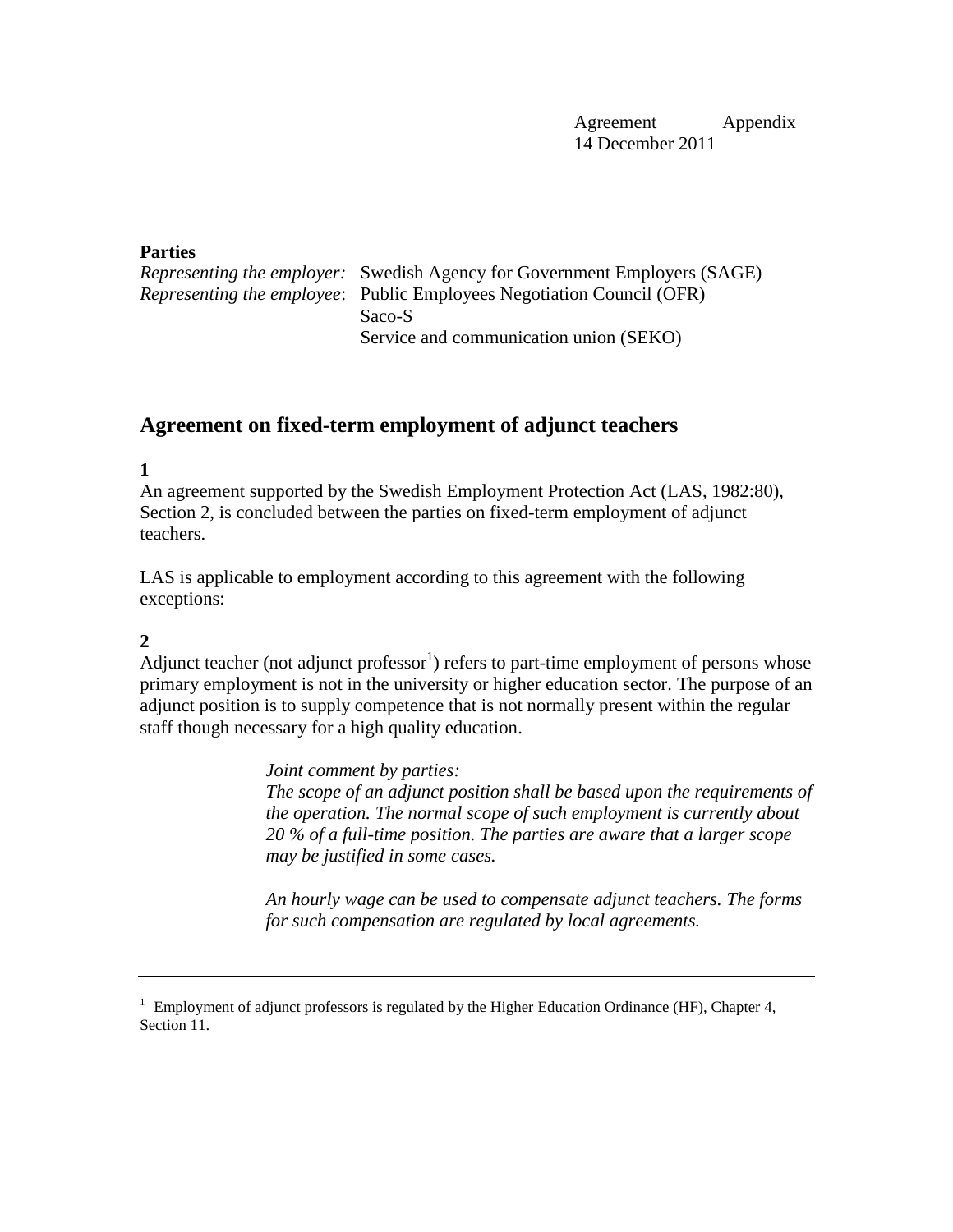### **3**

An adjunct teacher may be employed until further notice, though for no longer than two years. Such employment may be renewed.

Prior to a decision to employ an adjunct teacher, as of 2012 the employer must assess the scope of future adjunct positions. This assessment shall be reported to relevant employee organizations within the framework of the local order of negotiations according to the Swedish Co-determination Act or local collective agreement on co-determination at the school.

As of the fiscal year 2012/2013 and in conjunction with the assessment report on future adjunct positions, the employer is also to report the outcome of the employment positions according to this agreement for the first half of 2012. Such reports are then to be made on an annual basis for the previous fiscal year.

Local parties can agree to other forms for accounting this information.

# **4**

Employment according to Section 1 above does not give preferential rights according to LAS, Section 25, to employment at the school. Nor does such employment entitle one to greater scope of employment (higher level of occupation) according to Section 25 of LAS.

# **5**

The provisions of the Higher Education Ordinance (HF), Chap. 4, Section 2, should be applied if possible when employing senior lecturers/associate professors.

This agreement is not applicable in cases where Chapter 4, Section 10 of the Higher Education Ordinance is applicable.  $3$ 

## **6**

In paragraph 1 of the minutes<sup>4</sup> of the negotiations, dated 14 December 2011, the central parties have given local parties the task of following up the manner and extent of compliance with this agreement at the school.

This follow-up shall cover the last four-year period, beginning on 1 January 2012. This means that the first evaluation shall be completed no later than 1 April 2016 and reflect the period beginning in 2012 and ending at the close of 2015. Follow-up of the next fouryear period will then be done within an equivalent time frame, i.e. no later than 1 April.

 $2^{\circ}$  Combined employment is regulated through the Higher Education Ordinance (HF), Chap. 4, Section 2.

 $3$  Employment of teachers who work in artistic disciplines is regulated through Chapter 4, Section 10 of the Higher Education Ordinance.

<sup>4</sup> Agreement on contracts concerning fixed-term employment of adjunct teachers